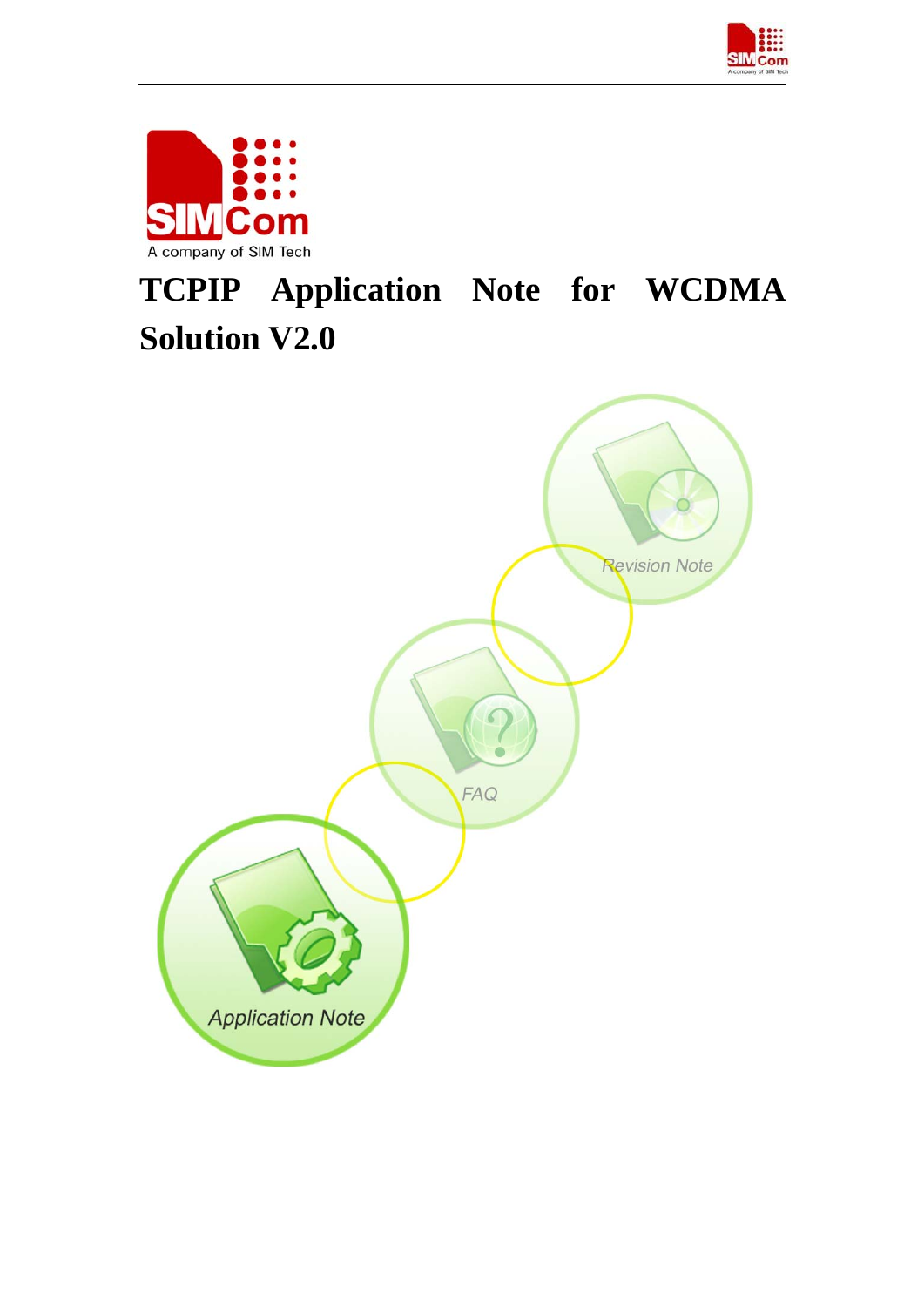

Scope

SIM5218, SIM5215, SIM5216, SIM5320

Reference

SIMCOM\_SIM5320\_Serial\_ATC\_EN\_V1.26.doc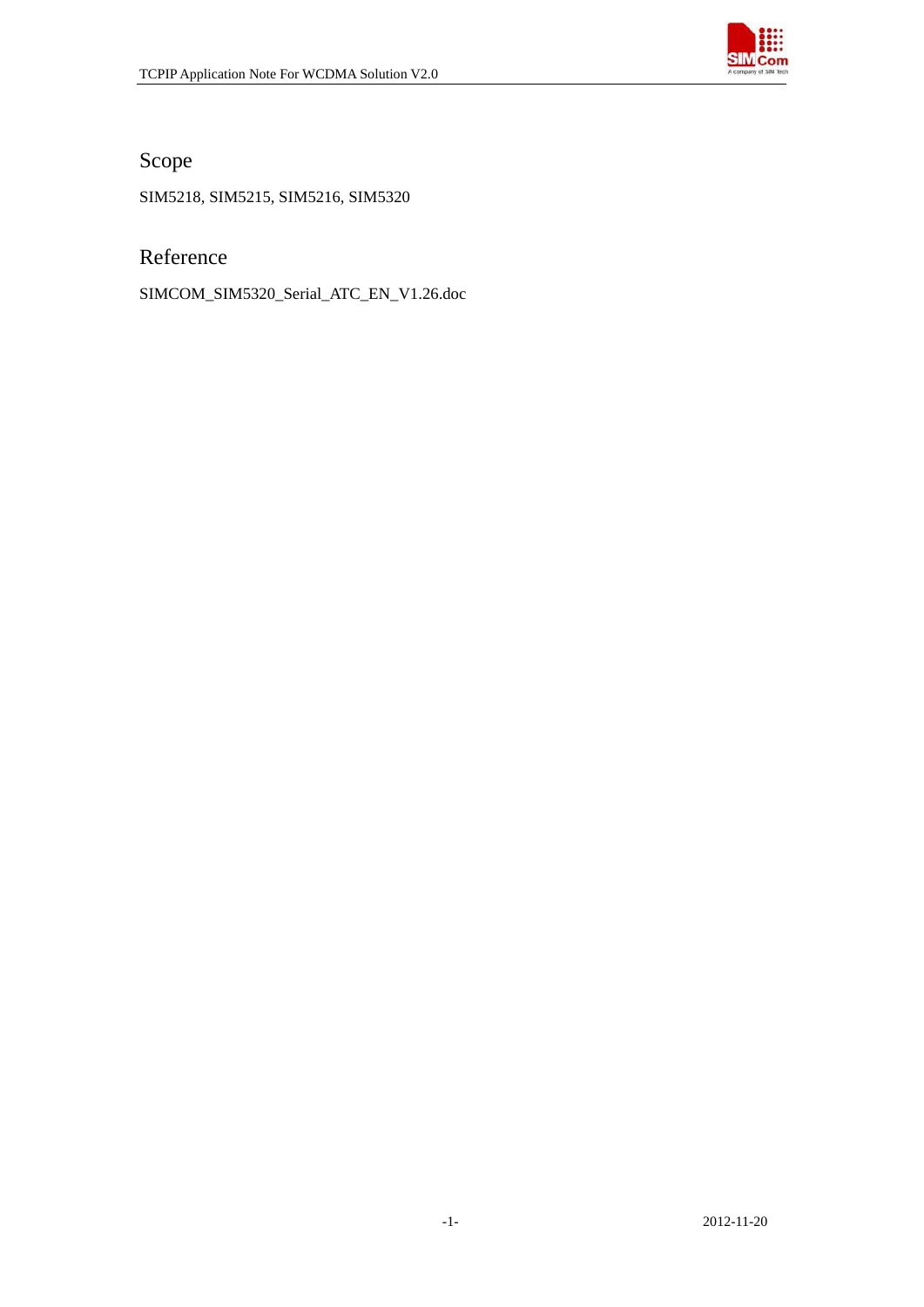

# Content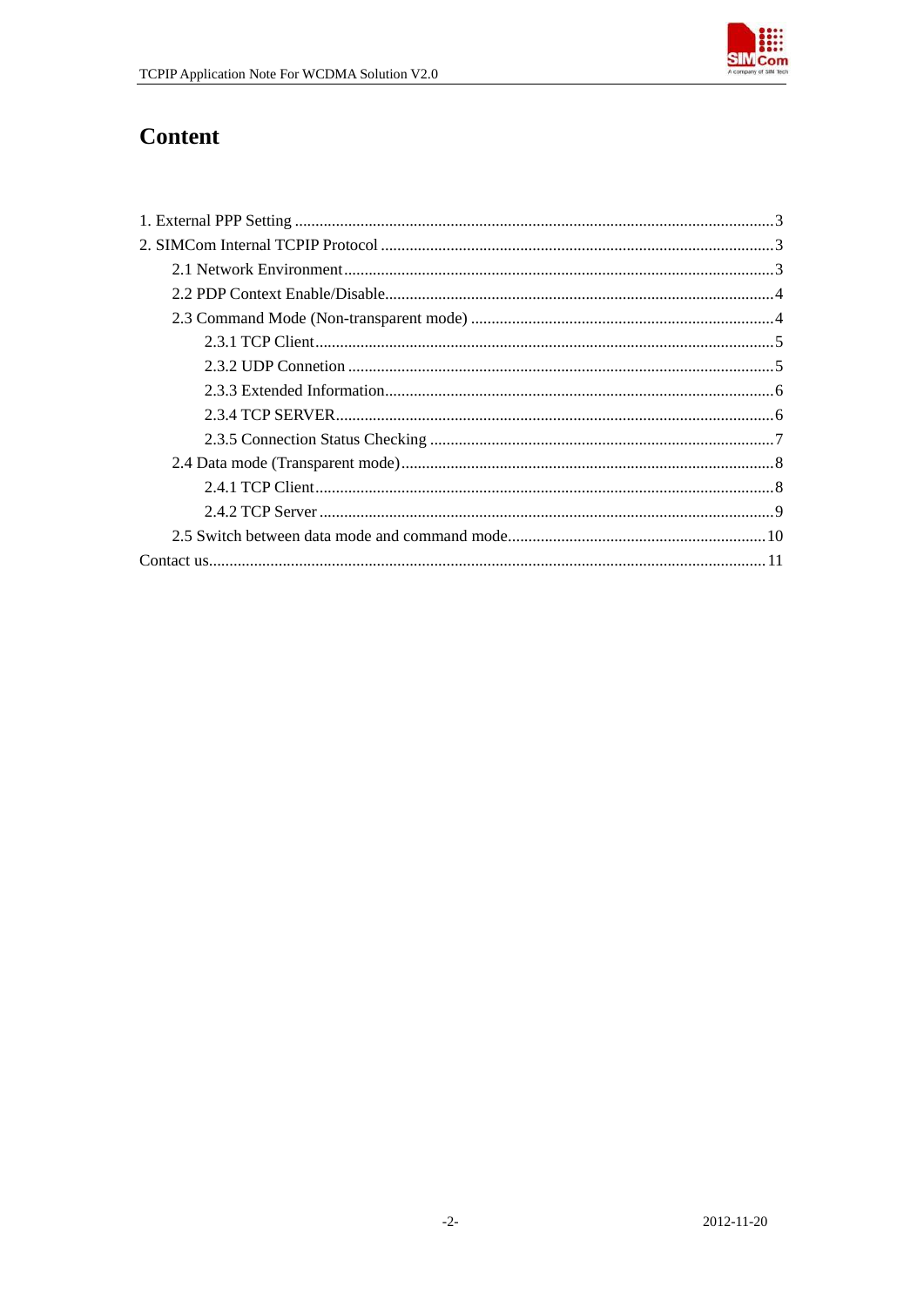

# <span id="page-3-0"></span>**1. External PPP Setting**

Port: USB->modem / UART, Hardware flow control

AT command: AT+CGCONT=1,"IP","apn" ATD\*99#

*Note, Sequence of +++ could be issued to exit data mode.* 

# **2. SIMCom Internal TCPIP Protocol**

### **2.1 Network Environment**

TCPIP application is based on GPRS network; so, ensure GPRS network is available before TCPIP setup. Following is the recommended steps.

AT+CSQ +CSQ: 23,0

OK AT+CREG? +CREG: 0,1

OK AT+CPSI? +CPSI: GSM,Online,460-00 0x1816,63905,81 EGSM 900,-68,0,31-31

OK AT+CGREG? +CGREG: 0,1

OK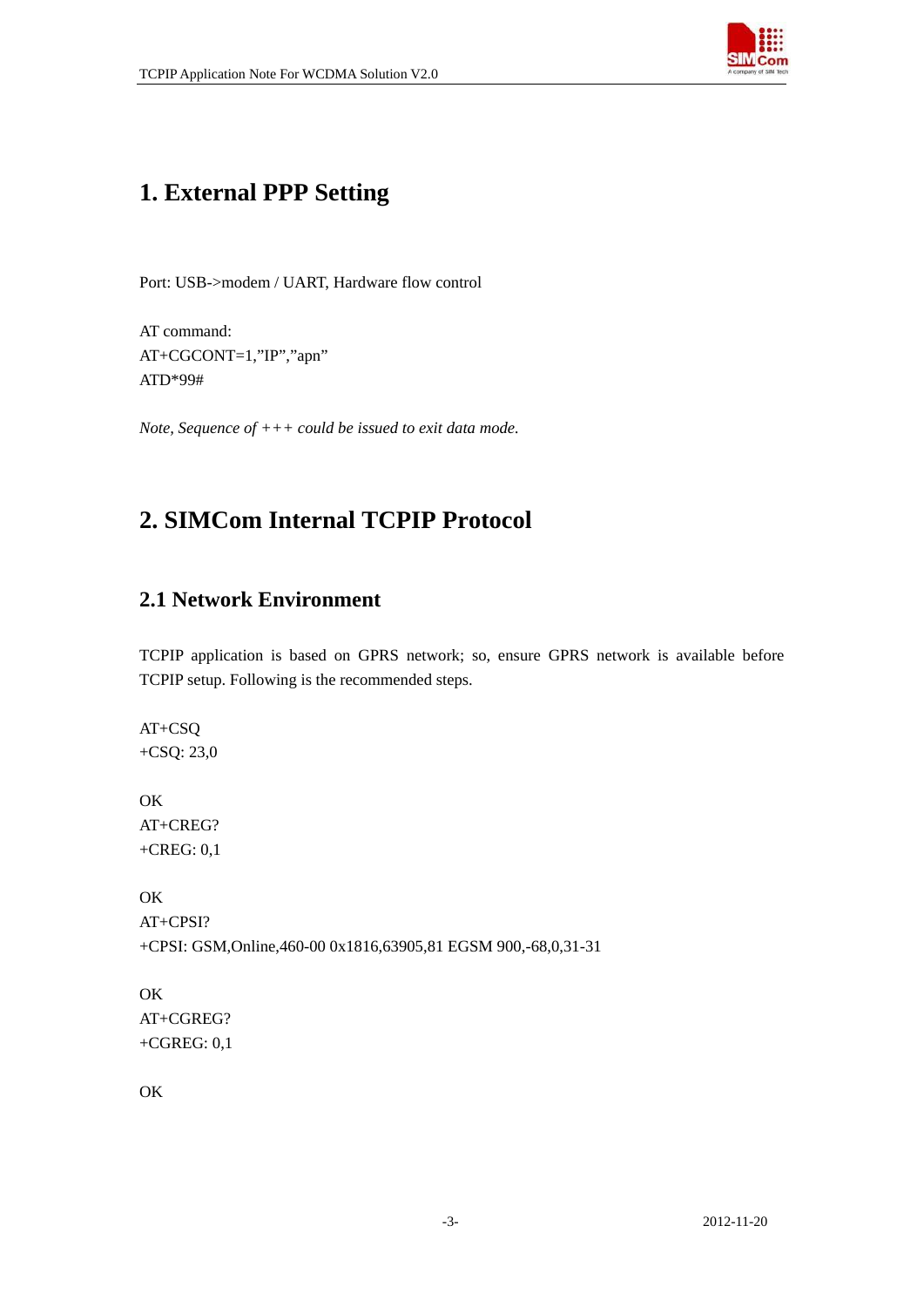

# <span id="page-4-0"></span>**2.2 PDP Context Enable/Disable**

APN setting: AT+CGSOCKCONT=1,"IP","CMNET" OK AT+CSOCKSETPN=1 **OK** 

*Note, usually CSOCKAUTH and CSOCKSETPN parameter are kept default if not care about.* 

Enable PDP context:

AT+CIPMODE=0 *// command mode, if not configured, it's 0 as default. If want data mode, please configure before Net open.* OK AT+NETOPEN=,,1 Network opened

**OK** AT+IPADDR +IPADDR: 10.113.43.157

**OK** 

Disable PDP context:

AT+NETCLOSE Network closed

**OK** 

## **2.3 Command Mode (Non-transparent mode)**

Command mode is sometimes called non-transparent mode, which is default configured by module. Multi sockets are available under this mode.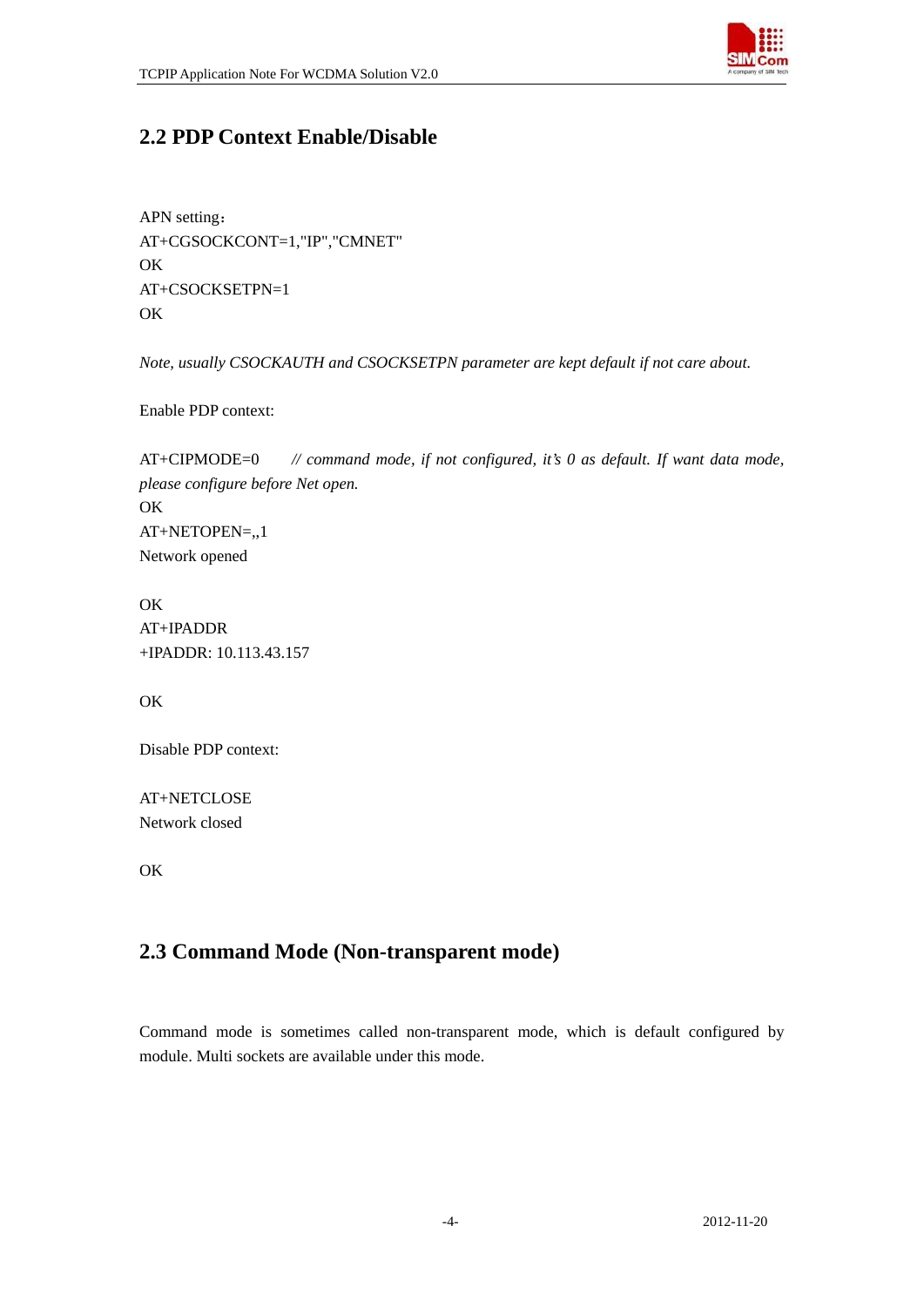

#### <span id="page-5-0"></span>**2.3.1 TCP Client**

AT+CIPOPEN=0,"TCP","116.236.221.75",8011 Connect ok

OK AT+CIPSEND=0,5 // *only supports fixed-length to send*  >HELLO OK

+CIPSEND: 5, 5

Send ok AT+CIPCLOSE=0 // *close by local*  **OK** 

*Note, if connection closed by remote server, following URC will return: +IPCLOSE: 0, 1, 116.236.221.75, 8011 Here, the meaning of second parameter in this URC is following, 0 - closed by local, active 1 - closed by remote, passive 3 - Reset* 

#### **2.3.2 UDP Connetion**

One socket could communicate with multiple UDP channels.

AT+CIPOPEN=0,"UDP",,,9000

OK AT+CIPSEND=0,5,"16.236.221.75",9015 >hello **OK** 

+CIPSEND: 5, 5 AT+cipsend=0,5,"16.236.221.75",8058 >12345 OK

+CIPSEND: 5, 5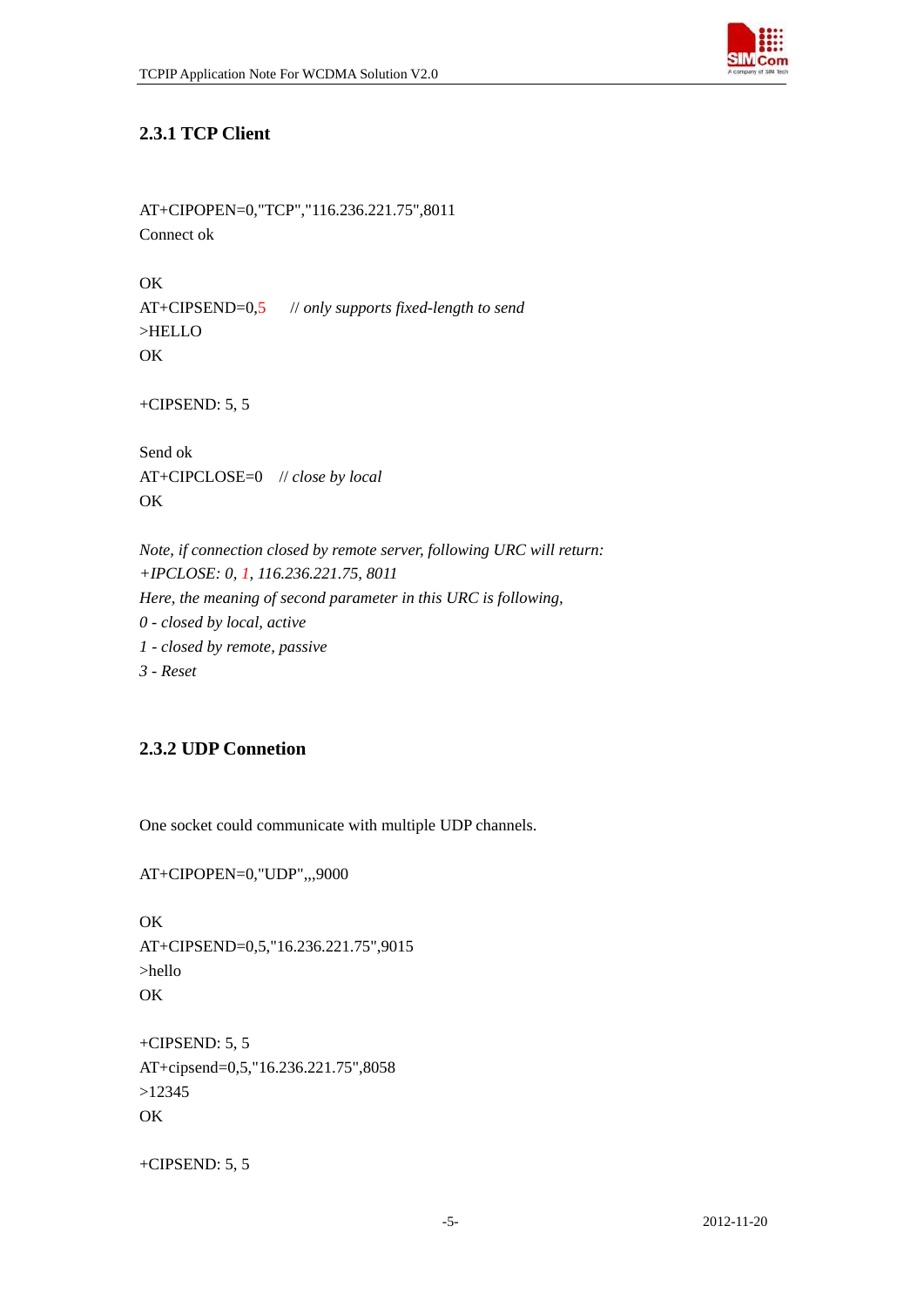

<span id="page-6-0"></span>AT+CIPCLOSE=0 OK

#### **2.3.3 Extended Information**

Command AT+CIPHEAD is used to show IP head (data length) information, and command AT+CIPSRIP is used to show remote IP address and port once data received.

AT+CIPHEAD=1 AT+CIPSRIP=0 AT+CIPOPEN=0,"TCP","116.236.221.75",8011

Connect ok

**OK** AT+CIPSEND=0,5

>11111 OK

+CIPSEND: 5, 5

Send ok *// here, remote data is coming*   $+IPD13$ hello from pc  $AT+CIPSRIP=1$ OK *// here, remote data is coming*  RECV FROM:116.236.221.75:8011  $+IPD15$ hello from pc 2 AT+CIPCLOSE=0 OK

#### **2.3.4 TCP SERVER**

Module supports 4 sockects to listen.

AT+CGSOCKCONT=1,"IP","CMNET"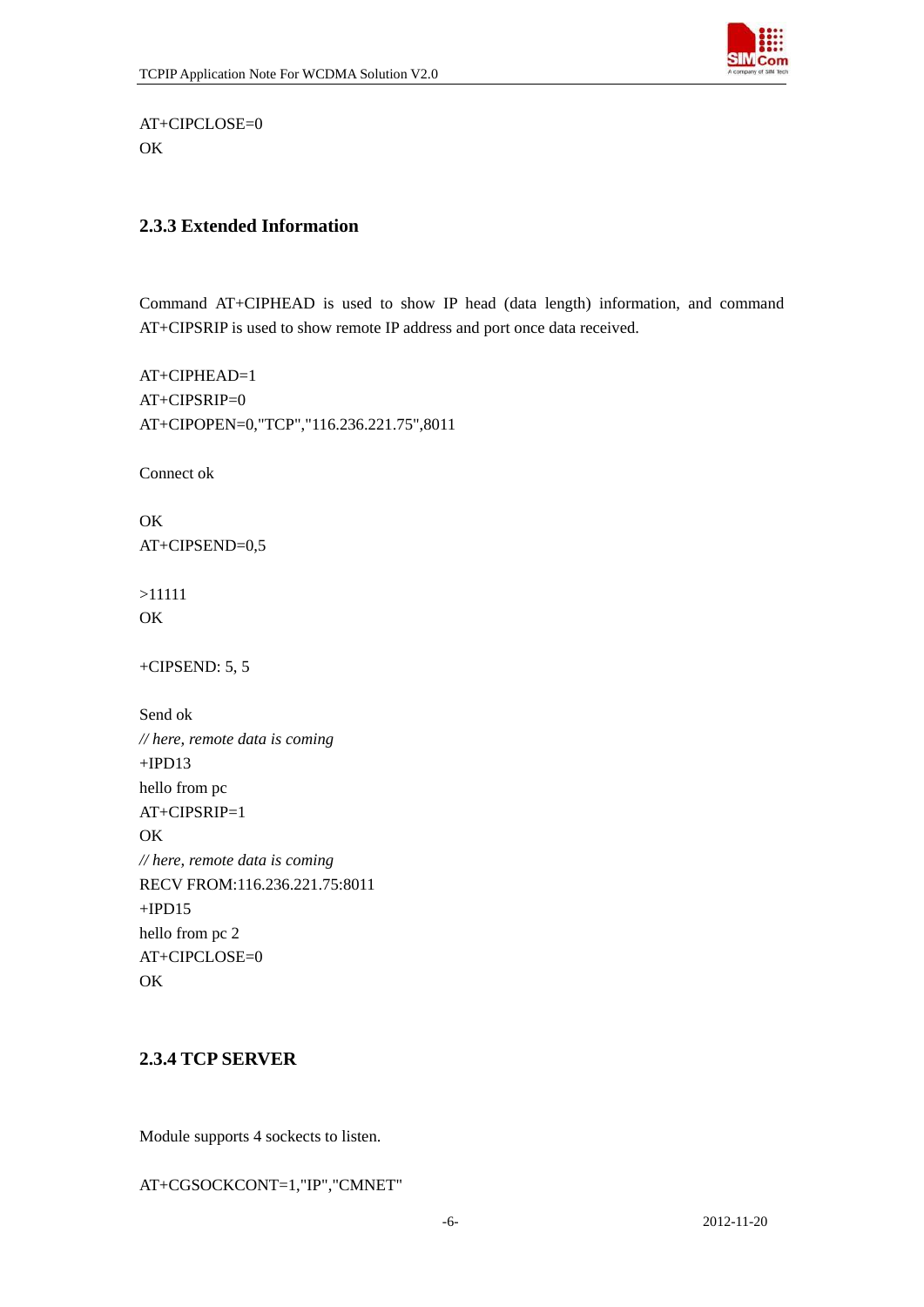

<span id="page-7-0"></span>OK AT+NETOPEN=,,1 Network opened

OK AT+SERVERSTART=8080,0 OK AT+SERVERSTART=9090,1 OK AT+SERVERSTART=7070,2 **OK** AT+SERVERSTART=6060,3 OK AT+TCPCLOSE=0 *// if unspicified, will close 0 channel* OK AT+TCPCLOSE=1 **OK** AT+TCPCLOSE=2 OK AT+TCPCLOSE=3 OK AT+NETCLOSE Network closed

#### **OK**

*Note, we can check connection status with command AT+CIPOPEN. If some socket needs to close, please issue command AT+CIPCLOSE=<linked\_num>.* 

#### **2.3.5 Connection Status Checking**

AT+CIPOPEN? +CIPOPEN: 0 +CIPOPEN: 1 +CIPOPEN: 2 +CIPOPEN: 3 +CIPOPEN: 4 +CIPOPEN: 5 +CIPOPEN: 6 +CIPOPEN: 7 +CIPOPEN: 8 +CIPOPEN: 9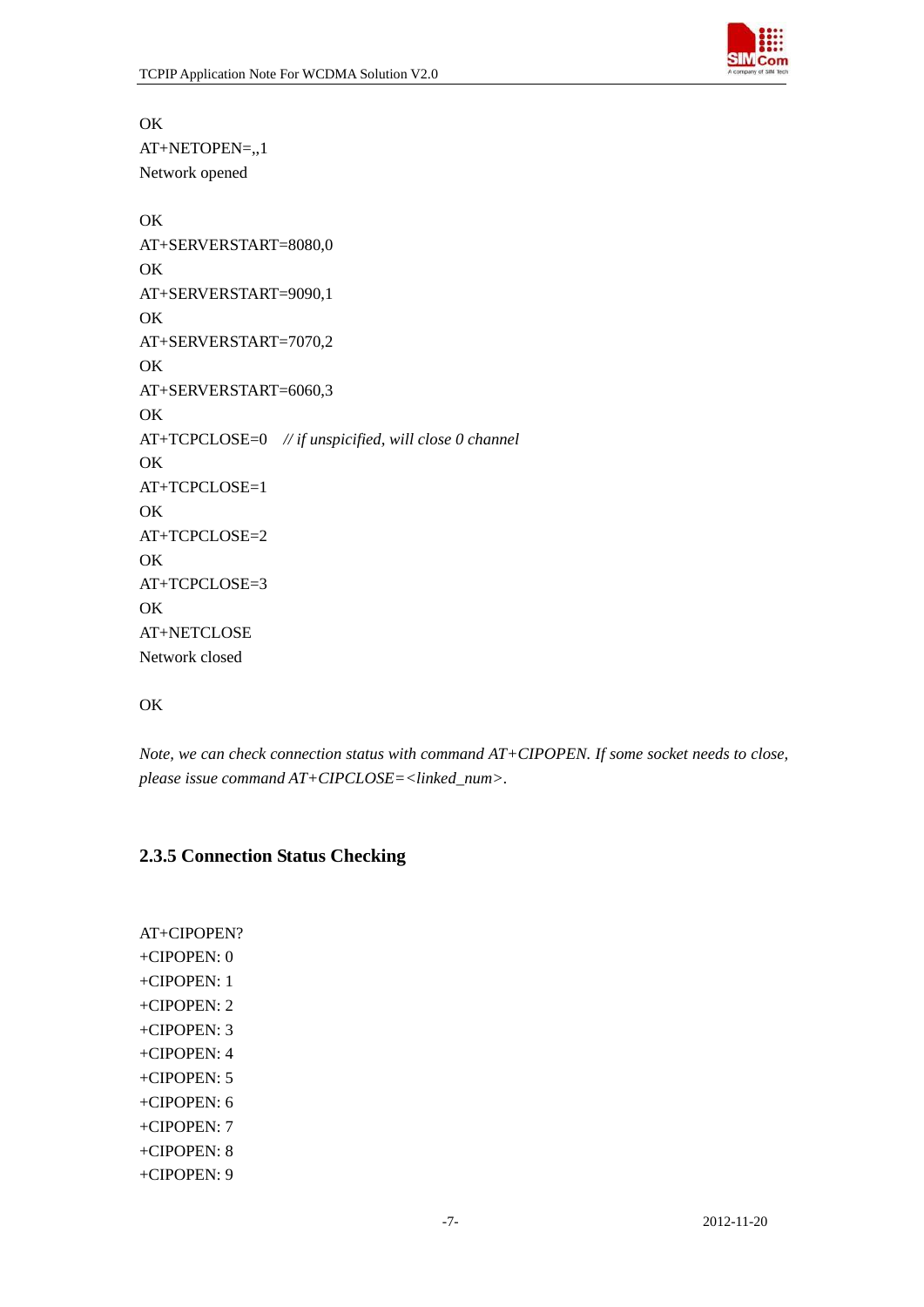

AT+CIPOPEN=0,"TCP","116.236.221.75",8011 Connect ok **OK**  $+IPD15$ hello from pc 3 AT+CIPOPEN? +CIPOPEN: 0, "TCP", "116.236.221.75", 8011, -1 *// last parameter of -1 indicates this connection is active, module acts as client*  +CIPOPEN: 1 +CIPOPEN: 2 +CIPOPEN: 3 +CIPOPEN: 4 +CIPOPEN: 5 +CIPOPEN: 6 +CIPOPEN: 7 +CIPOPEN: 8 +CIPOPEN: 9

```
OK
```
<span id="page-8-0"></span>OK

## **2.4 Data mode (Transparent mode)**

Currently, only one socket is available under transparent mode, either TCP client or TCP server. Command AT+CIPCCFG could be configured several parameters for data transmission under transparent mode..

#### **2.4.1 TCP Client**

AT+NETOPEN="TCP" Network opened **OK** AT+TCPCONNECT="116.236.221.75",8011 CONNECT 9600 *// sequence of +++ to quit data mode*  OK ATO *// command ATO to quit command mode*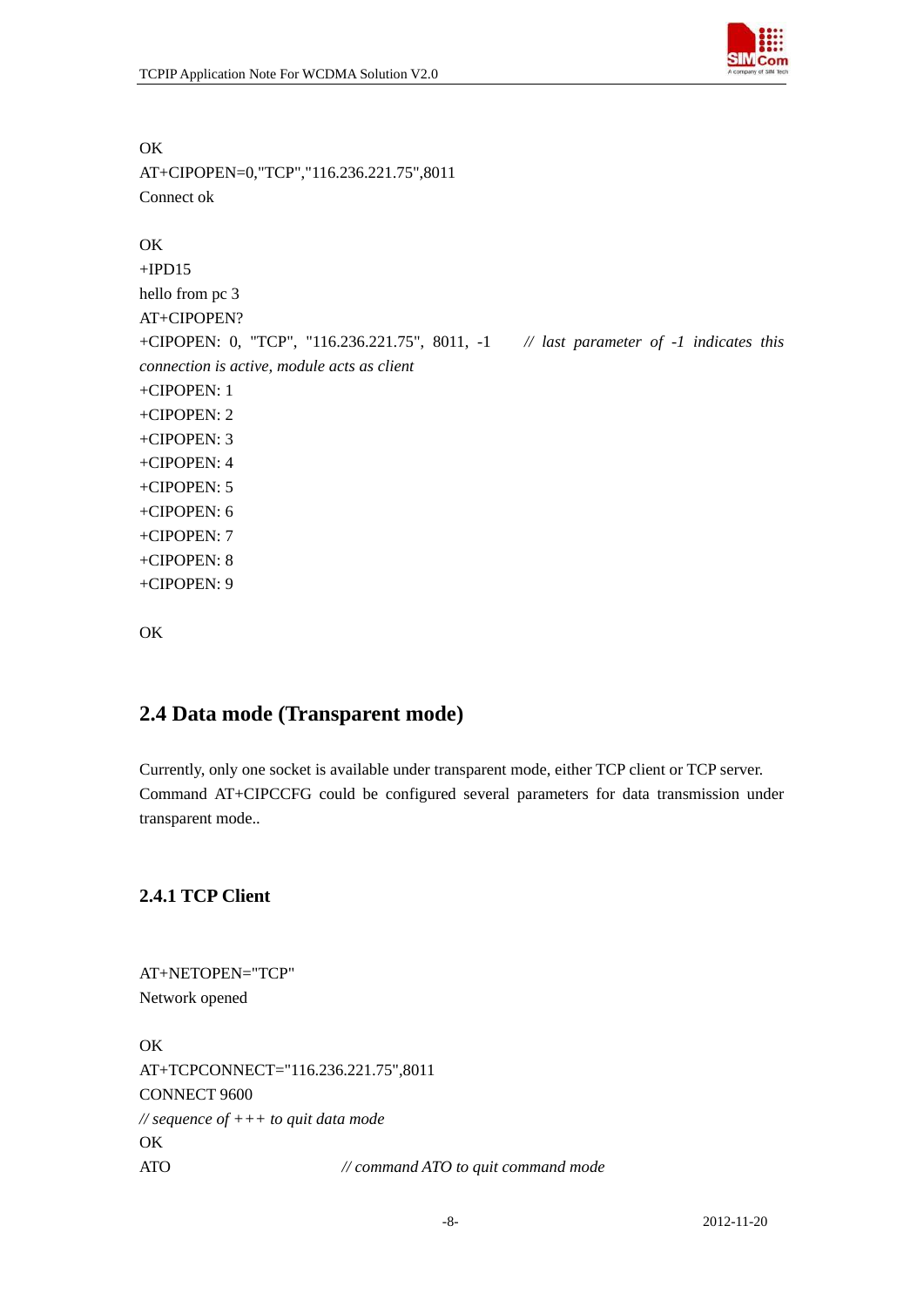

<span id="page-9-0"></span>CONNECT 9600 *// sequence of +++ to quit data mode*  OK AT+TCPCLOSE CLOSED

OK AT+NETCLOSE Network closed

OK

#### **2.4.2 TCP Server**

| $ATS0=7$                                    | // ATS0 should be configured for TCP server application |
|---------------------------------------------|---------------------------------------------------------|
| OK                                          |                                                         |
| AT+CIPMODE=1                                |                                                         |
| OK                                          |                                                         |
| AT+NETOPEN="TCP"                            |                                                         |
| OK                                          |                                                         |
| AT+SERVERSTART=8080                         |                                                         |
| OK                                          |                                                         |
| +CLIENT: 192.168.108.5 :57202               |                                                         |
| <b>CONNECT 115200</b>                       |                                                         |
| // sequence of $++$ to quit data mode       |                                                         |
| OK                                          |                                                         |
| AT+ACTCLIENT=0                              |                                                         |
| OK                                          |                                                         |
| AT+CLOSECLIENT=0 // close client connection |                                                         |
| <b>CLOSED</b>                               |                                                         |
| OK                                          |                                                         |
| AT+TCPCLOSE                                 | // close server socket                                  |

OK

*Note, the factors which influence data rate are following: AT&E1 the data rate should be the serial connection rate; AT&E0 the data rate is the wireless connection speed (based on QOS, refer to command AT+CGSOCKQREQ/AT+CGSOCKEQREQ/AT+CGSOCKQMIN/AT+CGSOCKEQMIN).*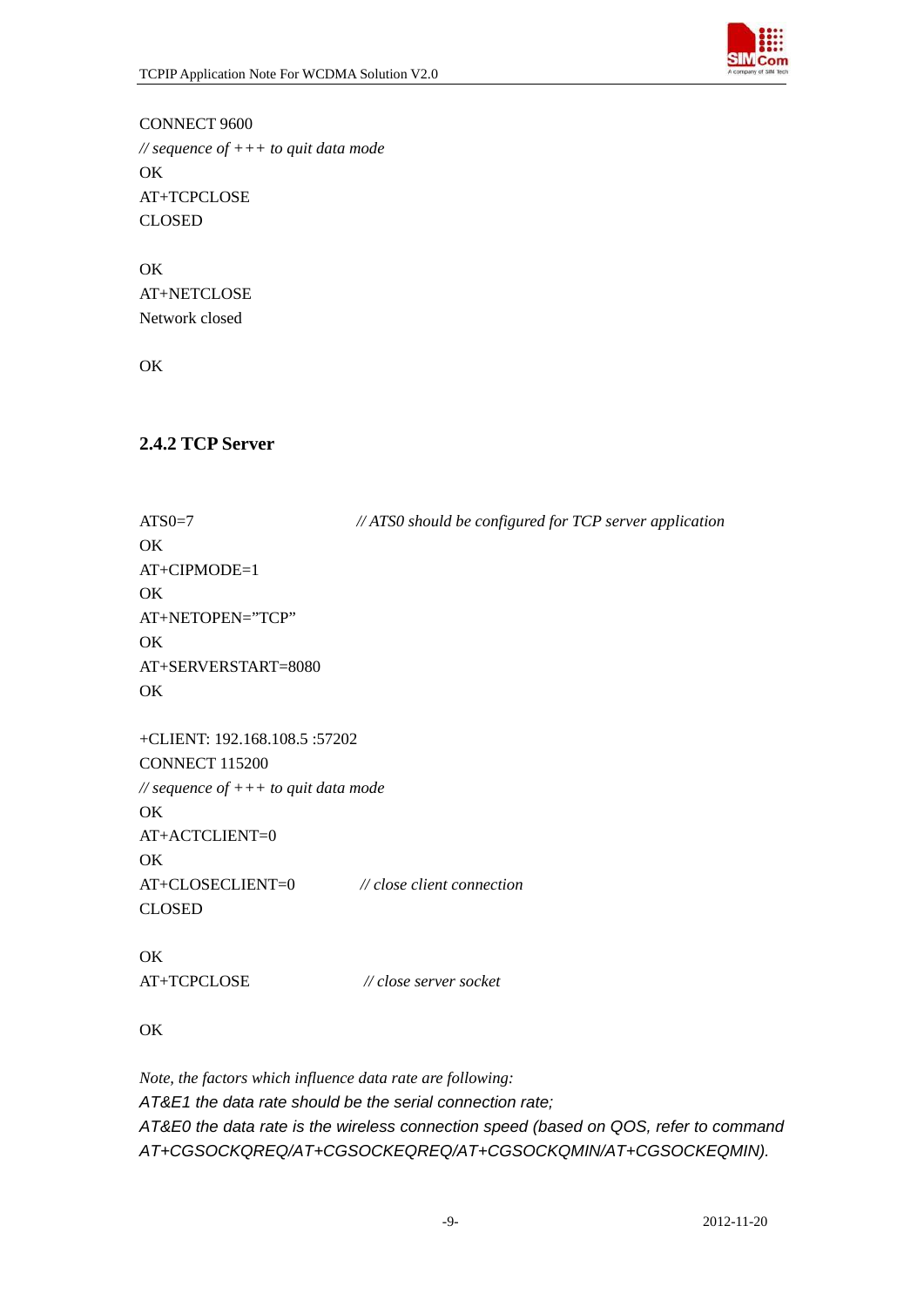

## <span id="page-10-0"></span>**2.5 Switch between data mode and command mode**

Hardware flow control is recommended.

Currently, USB->modem port, USB->AT port and UART port all support hardware flow control.

Software switching: escape sequence +++. Please take care, this is a complete command, do not separate each character, also take care that the time delay before and after this sequence should be more than 1000 milliseconds, the interval of each character should not more than 900 milliseconds.

Hardware switching: DTR pin could be used to trigger data mode and command mode changed. Command AT&D1 should be configured before application.